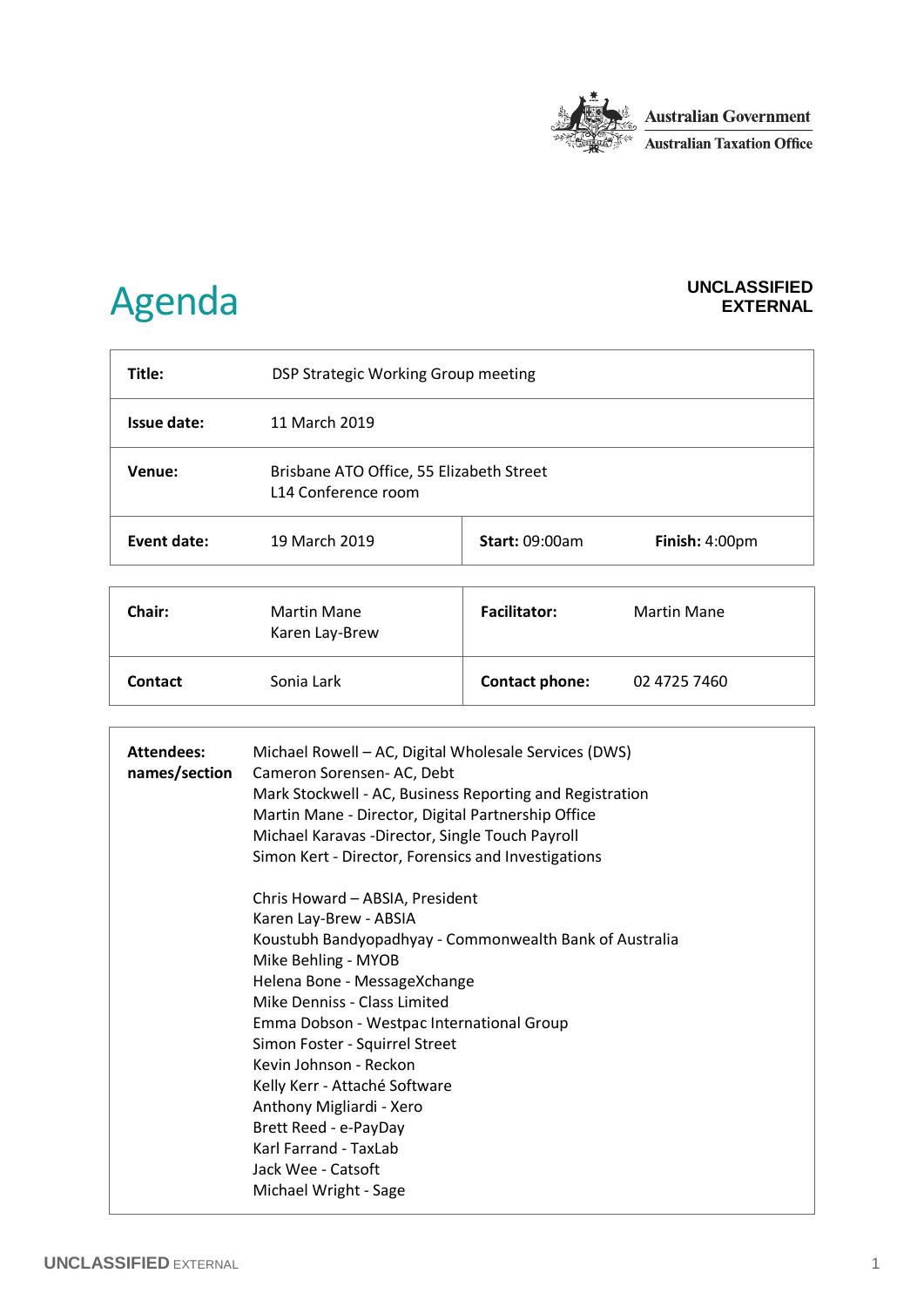**Apologies: name/section** Mike Roberts – TaxLab

| <b>Item</b> | <b>Time</b> | <b>Topic</b>                                                                                        | <b>Presented by</b>                   |
|-------------|-------------|-----------------------------------------------------------------------------------------------------|---------------------------------------|
| 1.          | 09.00am     | <b>Welcome and introductions</b>                                                                    | <b>Martin Mane</b>                    |
| 2.          | 09.15am     | Recap on key pieces of work<br>initiated last year                                                  | Martin Mane/<br><b>Michael Rowell</b> |
|             |             | Metrics, Improving the test<br>environment, Securing the<br>broader ecosystem and API<br>catalogue. |                                       |
| 3.          | 09.45am     | <b>Payment thinking</b>                                                                             | <b>Cameron Sorensen</b>               |
|             |             | Further discussion on how<br>industry can assist with initiatives<br>to address payment thinking.   | Open discussion                       |
|             | 10.15am     | <b>Morning Tea</b>                                                                                  |                                       |
| 4.          | 10.35am     | <b>Future of e-Invoicing</b>                                                                        | Mark Stockwell                        |
|             |             | Overview<br>Shift to Peppol and transition plan<br>Adoption approach                                | Open discussion                       |
| 5.          | 11.15am     | <b>Security</b>                                                                                     | Simon Kert                            |
|             |             | Update on Security focus group                                                                      | Open discussion                       |
|             |             | Visibility and management of<br>threats for DSPs using Managed<br>Service Providers (MSPs).         |                                       |
| 6.          | 11.45am     | <b>Single Touch Payroll</b>                                                                         | Michael Karavas                       |
|             |             | Work on ways to enable and<br>encourage the on-boarding of<br>micro employers.                      | Open discussion                       |
|             |             | STP changes to the BAS and BAS<br>pre-fill service.                                                 |                                       |
|             | 12.15pm     | Lunch                                                                                               |                                       |
| 7.          | 01.15pm     | <b>Machine to machine</b><br>authentication                                                         | <b>Martin Mane</b>                    |
|             |             | Overview of solution, timeline and<br>transition plan.                                              | Open discussion                       |